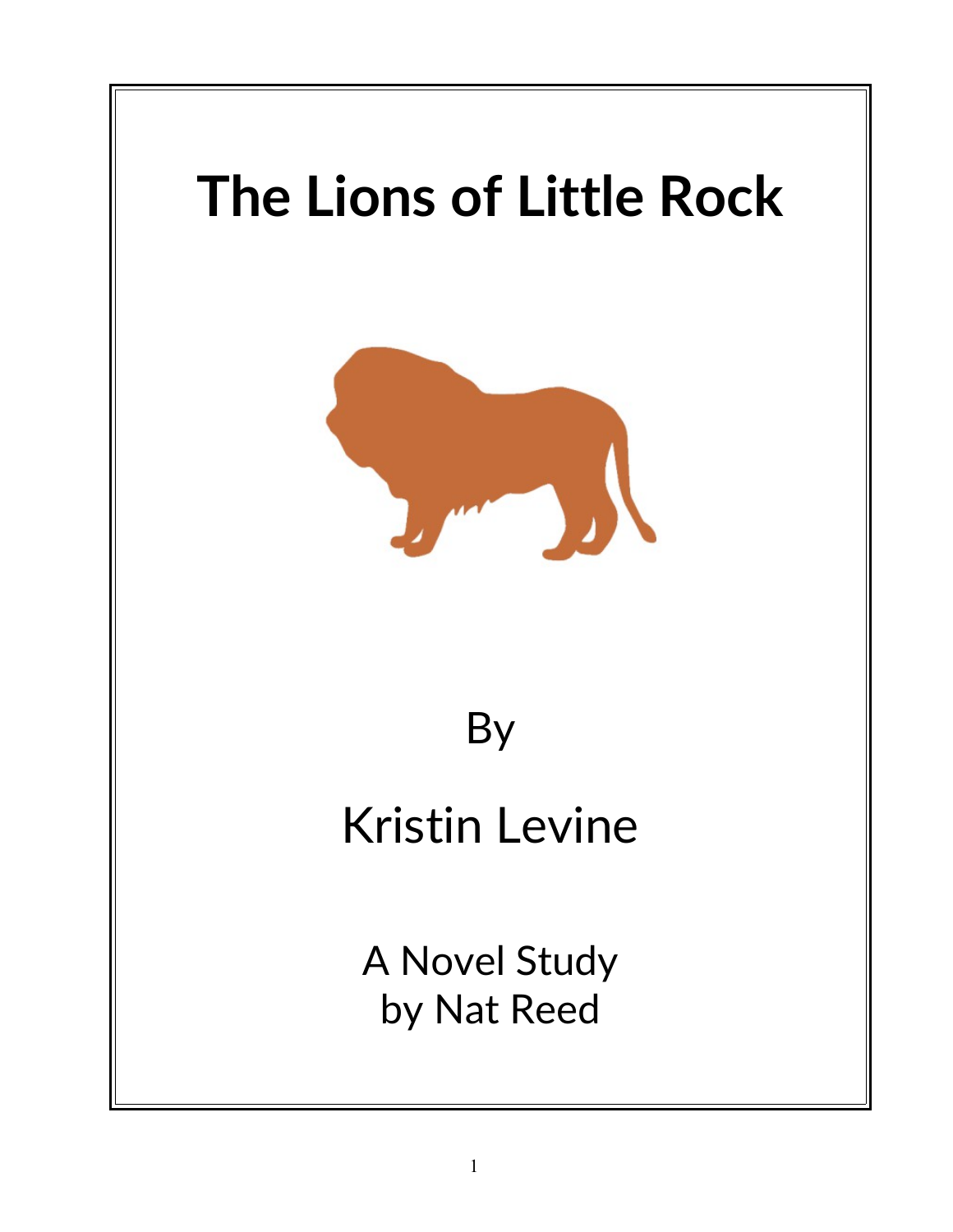

# **Table of Contents**

| <b>Suggestions and Expectations</b> | 3  |
|-------------------------------------|----|
|                                     |    |
| List of Skills                      | 4  |
|                                     |    |
| Synopsis / Author Biography         | 5  |
|                                     |    |
| <b>Student Checklist</b>            | 6  |
|                                     |    |
| Reproducible Student Booklet        |    |
|                                     |    |
| Answer Key                          | 67 |

**About the author:** Nat Reed was a member of the teaching profession for more than 35 years. He was a full-time instructor at Trent University in the Teacher Education Program for nine years. For more information on his work and literature, visit [novelstudies.org.](http://www.novelstudies.org/)

> Copyright © 2016 Nat Reed Revisions Completed in 2022 All rights reserved by author. Permission to copy for single classroom use only. Electronic distribution limited to single classroom use only. Not for public display.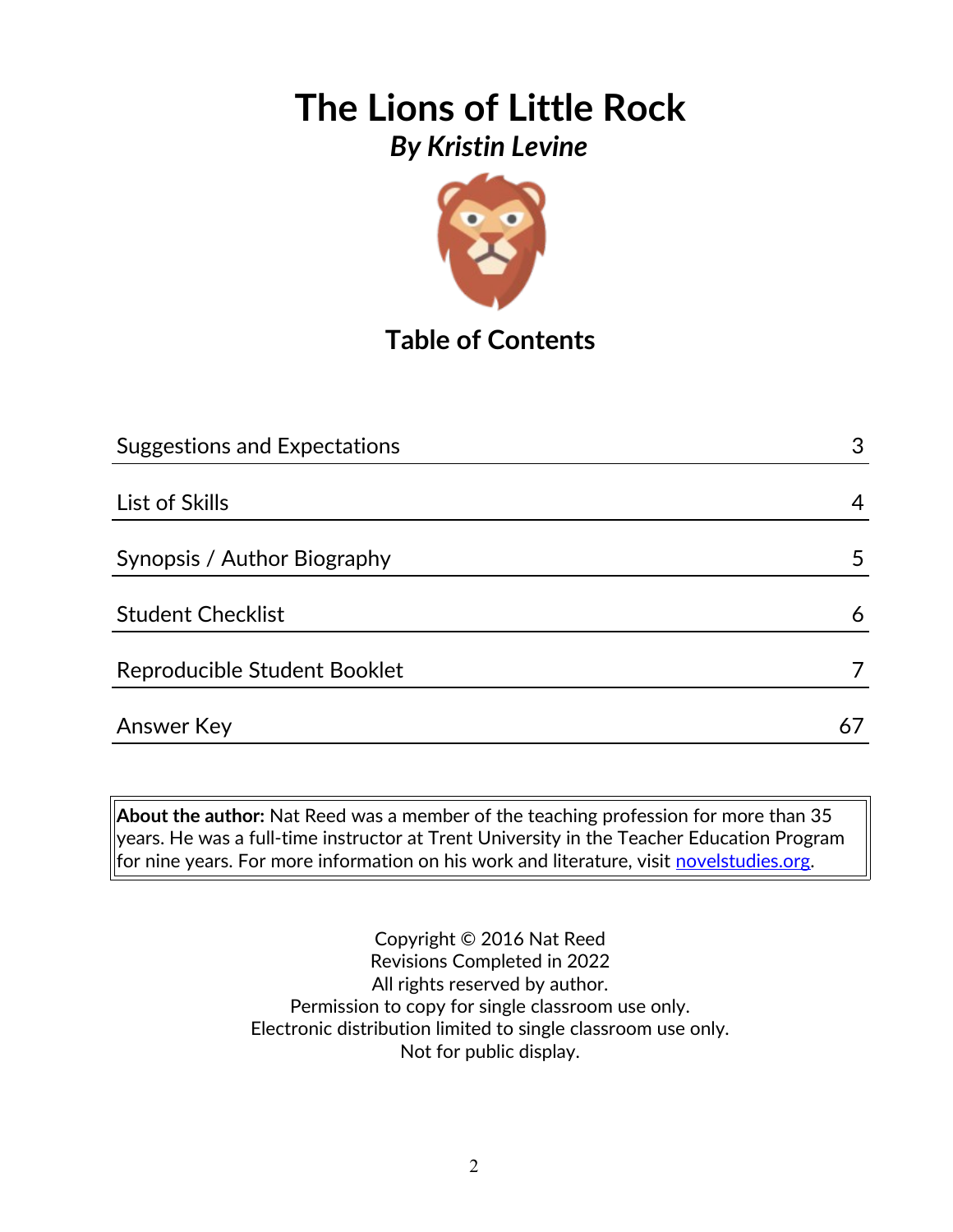### **Suggestions and Expectations**

This curriculum unit can be used in a variety of ways. Each chapter of the novel study focuses on four to six chapters of *The Lions of Little Rock* and is comprised of five of the following different activities:

- Before You Read
- Vocabulary Building
- Comprehension Questions
- Language Activities
- Extension Activities

#### **Links with the Common Core Standards (U.S.)**

Many of the activities included in this curriculum unit are supported by the Common Core Standards. For instance the *Reading Standards for Literature, Grade 5*, makes reference to

a) determining the meaning of words and phrases. . . including figurative language;

b) explaining how a series of chapters fits together to provide the overall structure;

c) compare and contrast two characters;

d) determine how characters … respond to challenges;

e) drawing inferences from the text;

f) determining a theme of a story . . . **and many others.**

A principal expectation of the unit is that students will develop their skills in reading, writing, listening and oral communication, as well as in reasoning and critical thinking. Students will also be expected to provide clear answers to questions and well-constructed explanations. It is critical as well that students be able to relate events and the feelings of characters to their own lives and experiences and describe their own interpretation of a particular passage.

A strength of the unit is that students can work on the activities at their own pace. Every activity need not be completed by all students. A **portfolio cover** is included (p.7) so that students may organize their work and keep it all in one place. A **Student Checklist** is also included (p.6) so that a record of completed work may be recorded.

**Themes** which may be taught in conjunction with the novel include friendship, race relations, prejudice, courage, personal growth and overcoming personal challenges.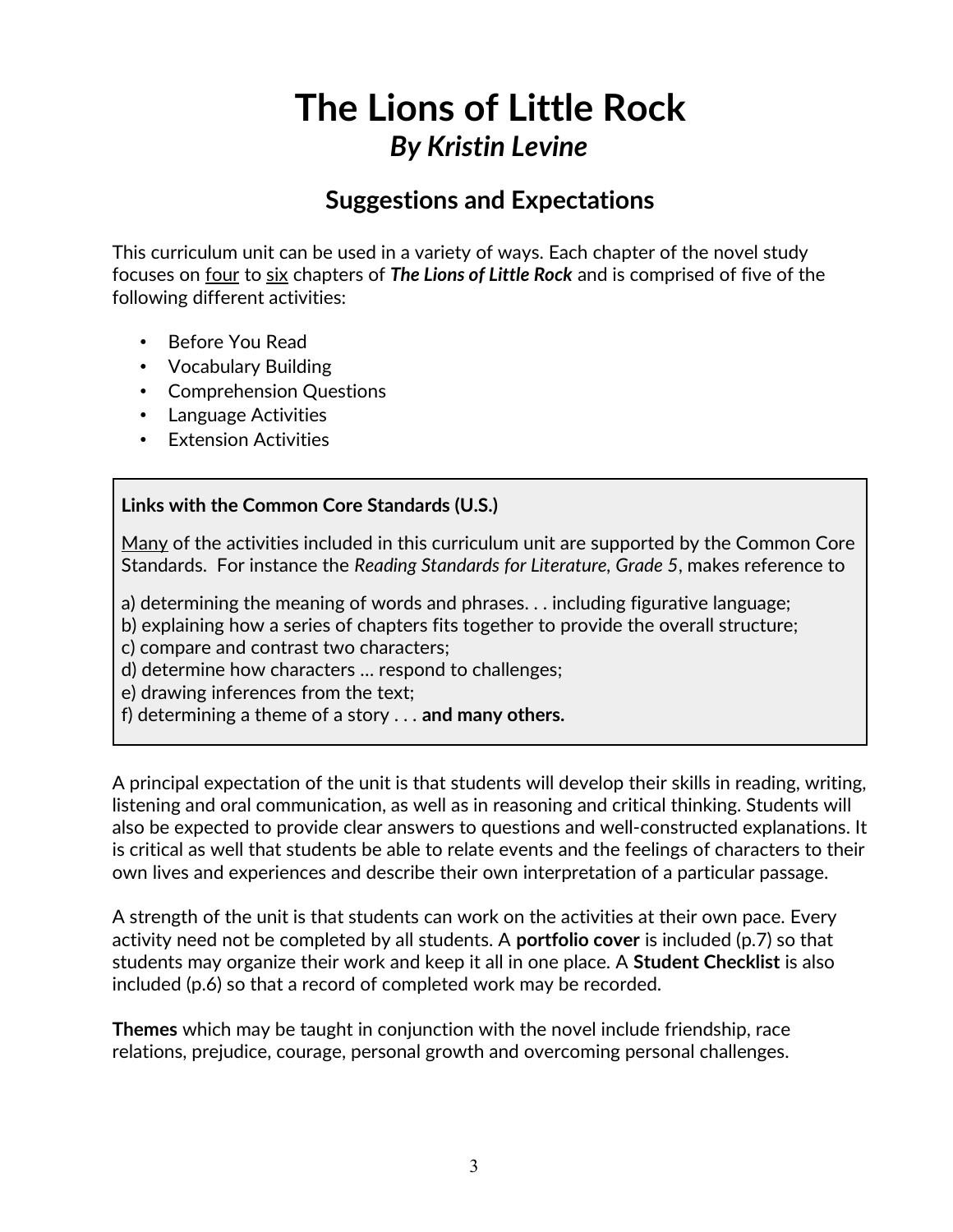## **List of Skills**

#### **Vocabulary Development**

- 1. Locating descriptive words/phrases 7. Identify *anagrams*
- 2. Listing synonyms/homonyms 8. Listing compound words
- 3. Identifying/creating *alliteration* 9. Identifying parts of speech
- 4. Use of capitals and punctuation 10. Identify/create *similes*
- 
- 6. Identify *personification*.

#### **Setting Activities**

1. Summarize the details of a setting

#### **Plot Activities**

- 1. Complete a *time line* of events 4. Complete a Story Pyramid
- 
- 3. Complete Five W's Chart

#### **Character Activities**

- 
- 2. Identify the protagonist/antagonist 4. Compare characters

#### **Creative and Critical Thinking**

- 
- 2. Write a newspaper story **7. Write a book review**
- 
- 
- 

#### **Art Activities**

- 
- 
- 
- 
- 
- 
- 5. Identifying syllables 11. Identification of root words

- 
- 2. Identify conflict in the story 5. Identify the climax of the novel.
- 1. Determine character traits 3. Relating personal experiences
	-
- 1. Research 6. Write a description of personal feelings
	-
- 3. Participate in a talk show 8. Complete an Observation Chart
- 4. Conduct an interview 9. Complete a KWS Chart
- 5. Create a poem 10. Create a friendly letter.
- 1. A Storyboard 3. Design a cover for the novel
- 2. Create a collage 2. Create a comic strip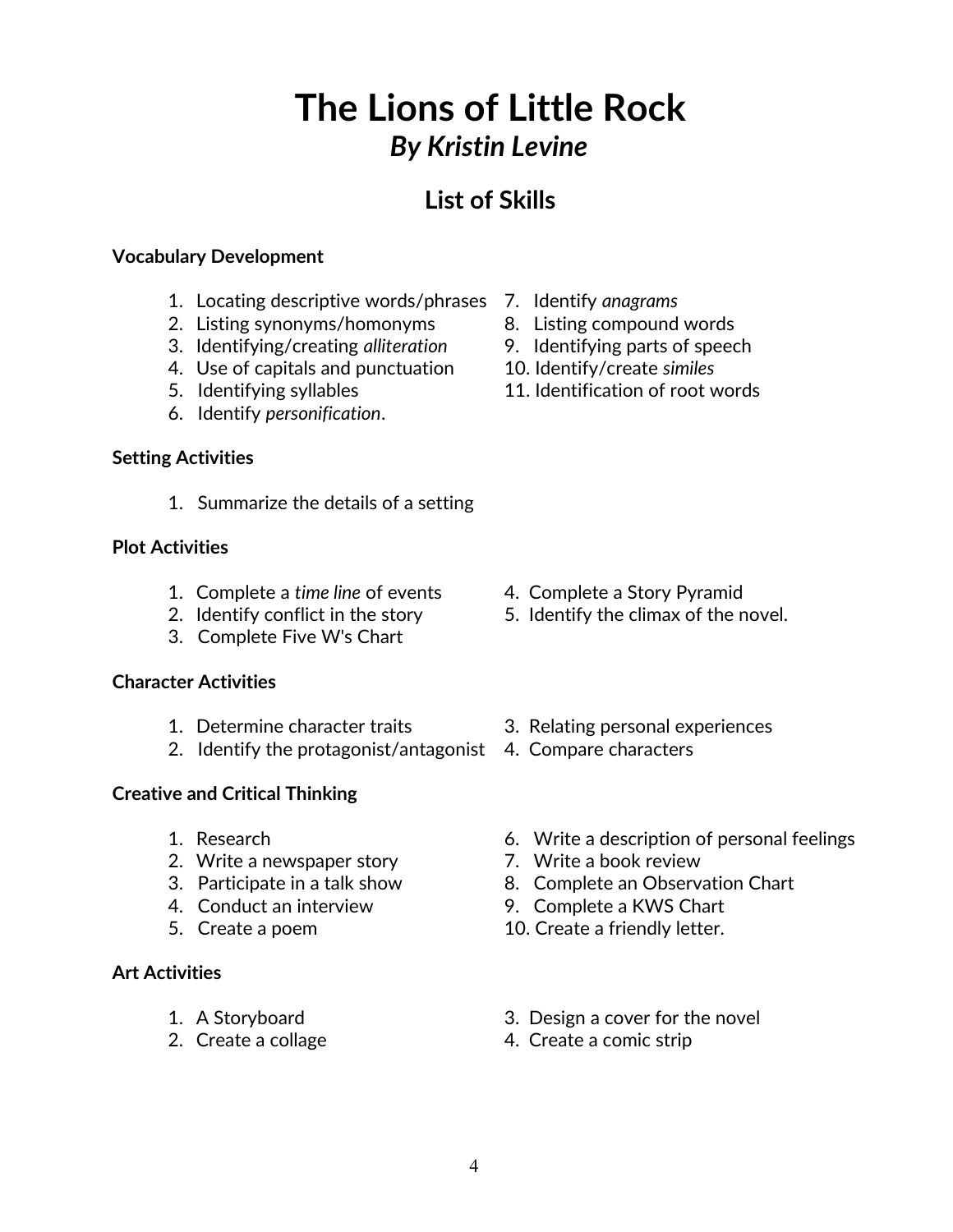

 Twelve-year-old Marlee, who is shy and quiet, feels like her whole world is falling apart. And she's sure that starting middle school is only going to make things worse, until she meets Liz, the new girl. It may look as if they have nothing in common – Liz always knows the right thing to say, and Marlee can barely stand to speak up in class – but they become fast friends. Then Liz is caught "passing" for white and leaves school without even a goodbye. Marlee decides she wants her friend back. But to stay friends, Marlee and Liz must be willing to take on segregation – and the dangers their friendship could bring to both of their families. [Courtesy of The Publisher]

*A Stunning piece of historical fiction.* - School Library Journal, Starred Review.

#### **Author Biography** *Kristin Levine*

 Kristin Levine, author of the critically acclaimed *The Best Bad Luck I Ever Had* and *The Lions of Little Rock*, received her BA In German from Swarthmore College and an MFA in film from American University. She spent a year in Vienna, Austria, working as an au pair and has taught screenwriting at American University. Currently she lives in Alexandria, Virginia, with her two daughters.



Biography courtesy of The Publisher.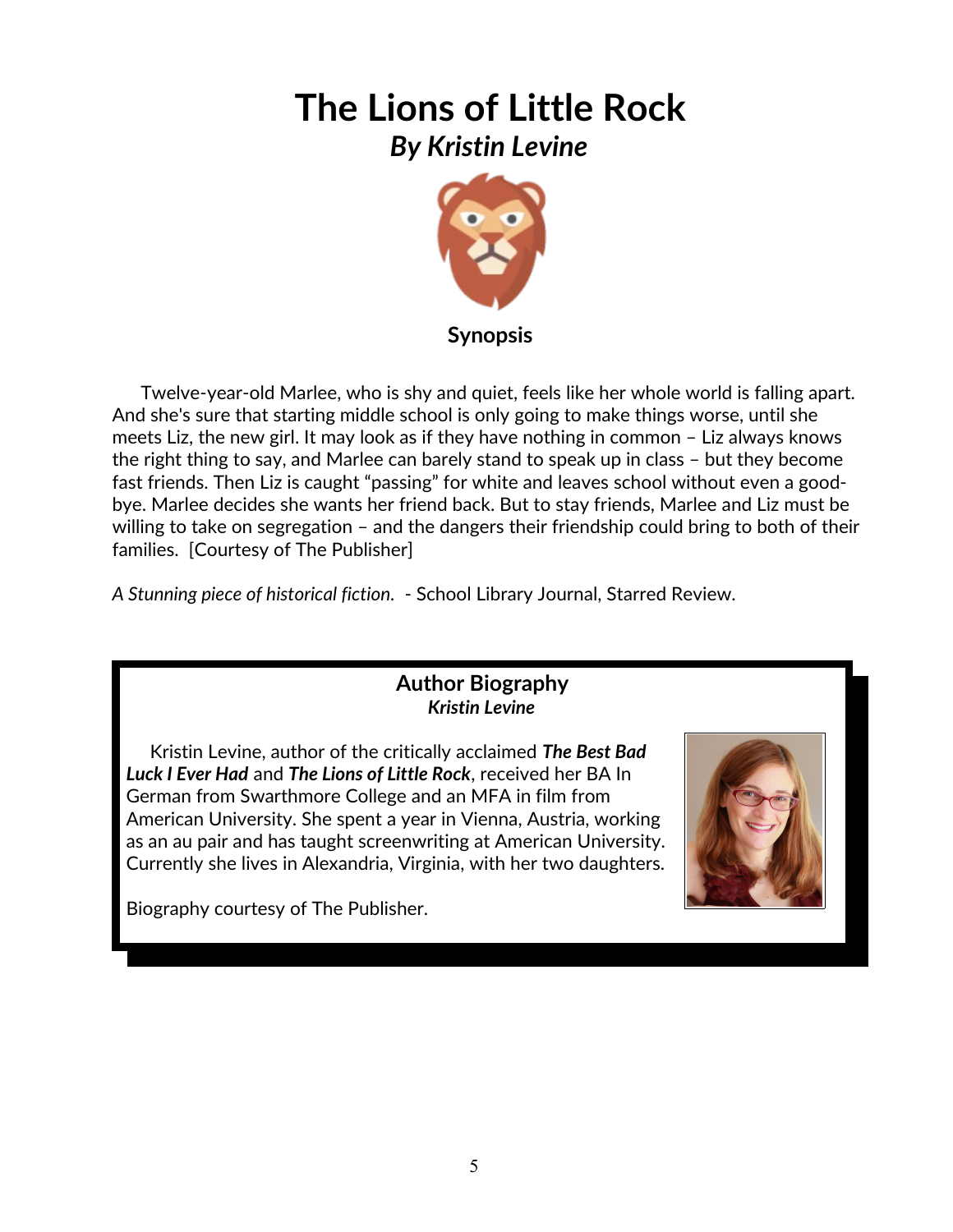

**Student Checklist**

Student Name

| Assignment | Grade / Level | Comments |
|------------|---------------|----------|
|            |               |          |
|            |               |          |
|            |               |          |
|            |               |          |
|            |               |          |
|            |               |          |
|            |               |          |
|            |               |          |
|            |               |          |
|            |               |          |
|            |               |          |
|            |               |          |
|            |               |          |
|            |               |          |
|            |               |          |
|            |               |          |
|            |               |          |
|            |               |          |
|            |               |          |
|            |               |          |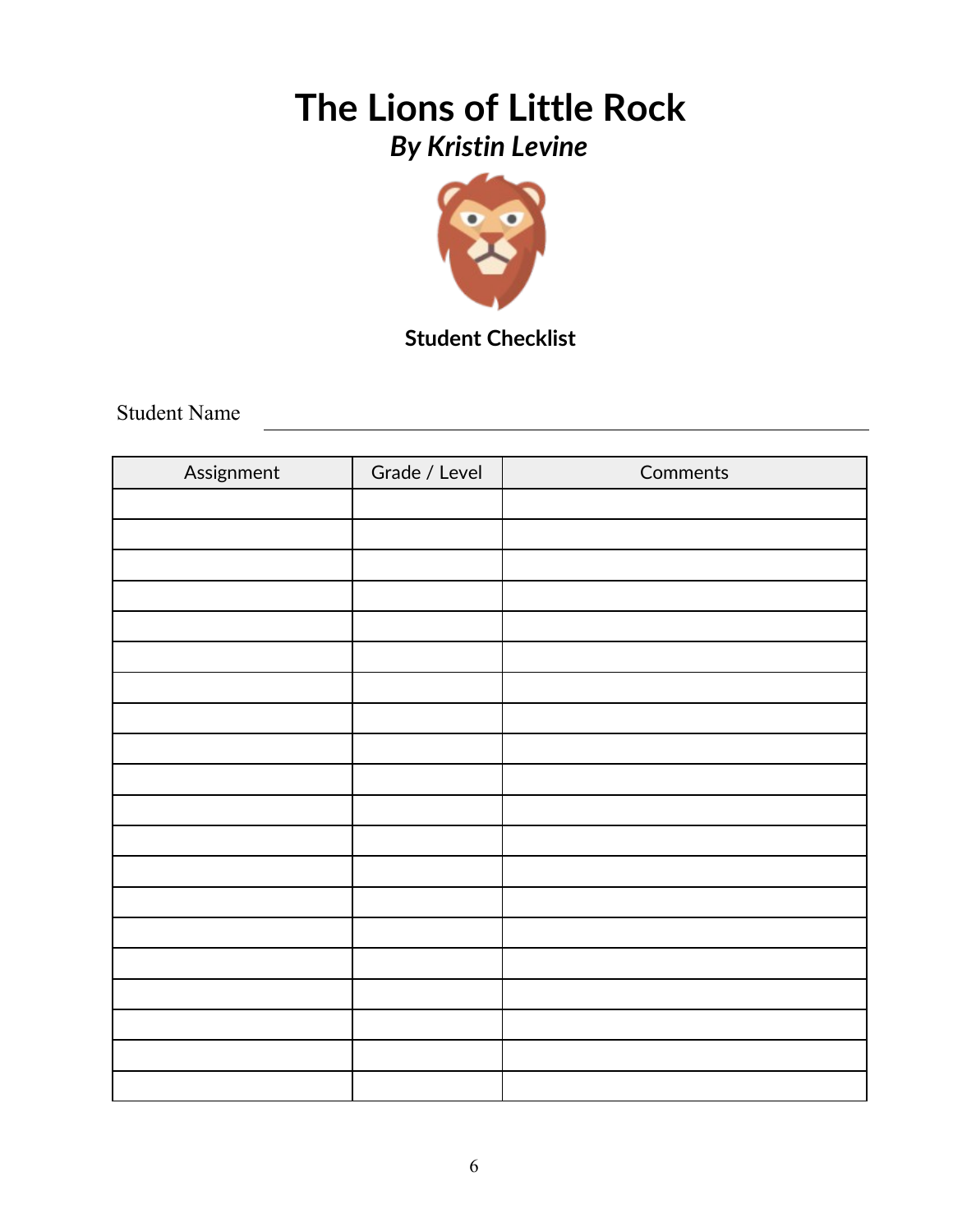# **The Lions of Little Rock**



*By Kristin Levine*

Name: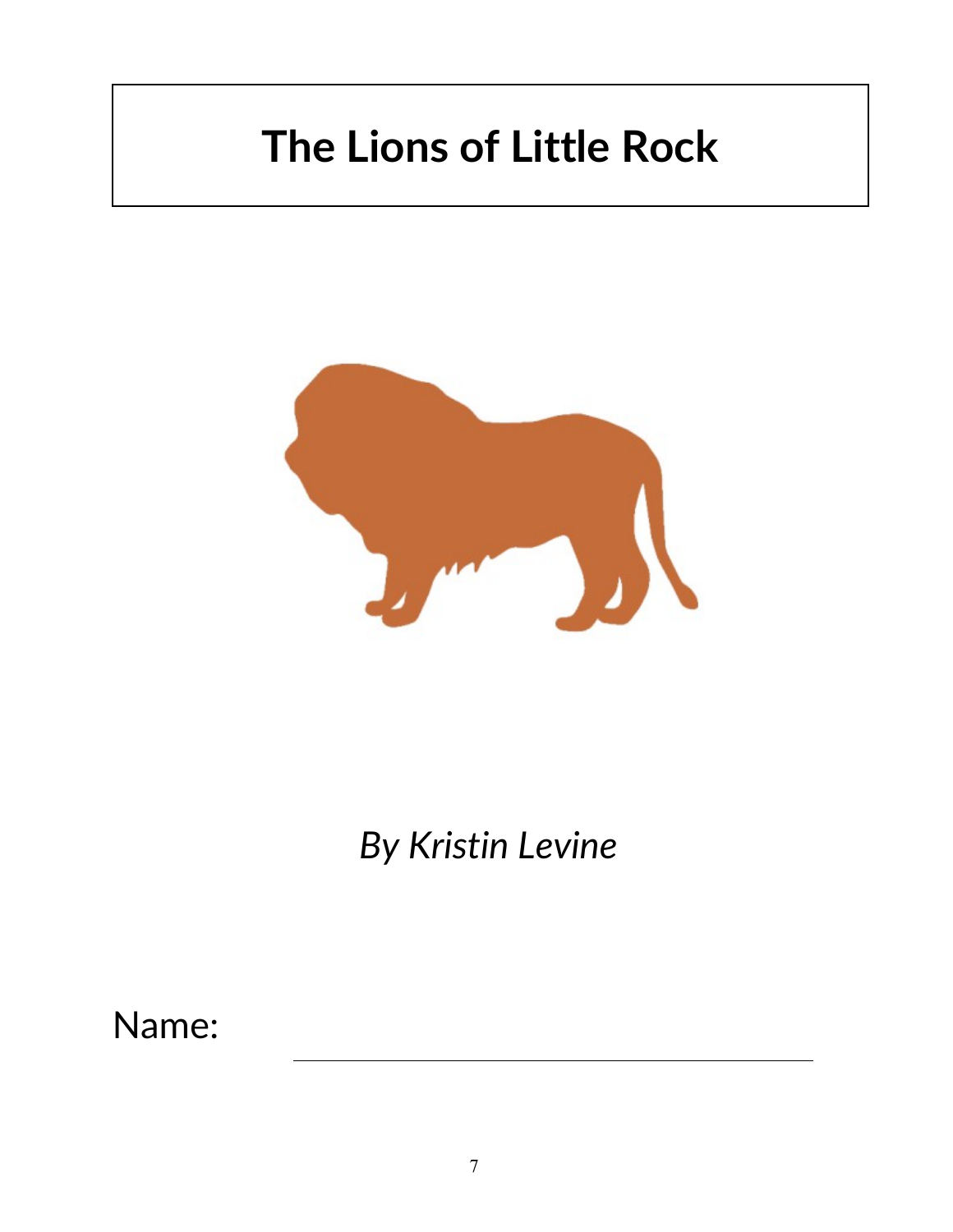## **Chapters 1-5**



## **Before you read the chapters**:

The **protagonist** in most novels features the main character or "good guy". The main character of *The Lions of Little Rock* is twelve-year-old Marlee who is going through one of the most trying times of her life. Think back on some of your favorite characters from past novels you have read or movies you've seen. What do you think makes for an especially interesting **protagonist**?



# **Vocabulary:**

Choose a word from the list to complete each sentence.

| integration | polio   | convinced | sympathy    |
|-------------|---------|-----------|-------------|
| compliment  | hammock | delicious | segregation |

- 1. Betty Jean's chocolate cake was simply \_\_\_\_\_\_\_\_\_\_\_\_\_\_\_.
- 2. Marlee's dad was in favor of the \_\_\_\_\_\_\_\_\_\_\_\_\_\_\_\_\_ of the schools in Little Rock.
- 3. Uncle Jonas enjoys taking a nap in the \_\_\_\_\_\_\_\_\_\_\_\_\_\_\_\_\_ on his porch.
- 4. I don't have too much \_\_\_\_\_\_\_\_\_\_\_\_\_\_\_\_\_\_\_ for people who cheat on their tests and get caught.
- 5. Every time Rudy receives a \_\_\_\_\_\_\_\_\_\_\_\_\_\_\_ he begins to blush like crazy.
- 6. My little sister contracted \_\_\_\_\_\_\_\_\_\_\_\_\_\_\_\_\_ when she was six years old.
- 7. It seemed that Governor Faubus was in favor of \_\_\_\_\_\_\_\_\_\_\_\_\_\_\_.
- 8. I am \_\_\_\_\_\_\_\_\_\_\_\_\_\_\_\_\_\_\_ that my French teacher hates me.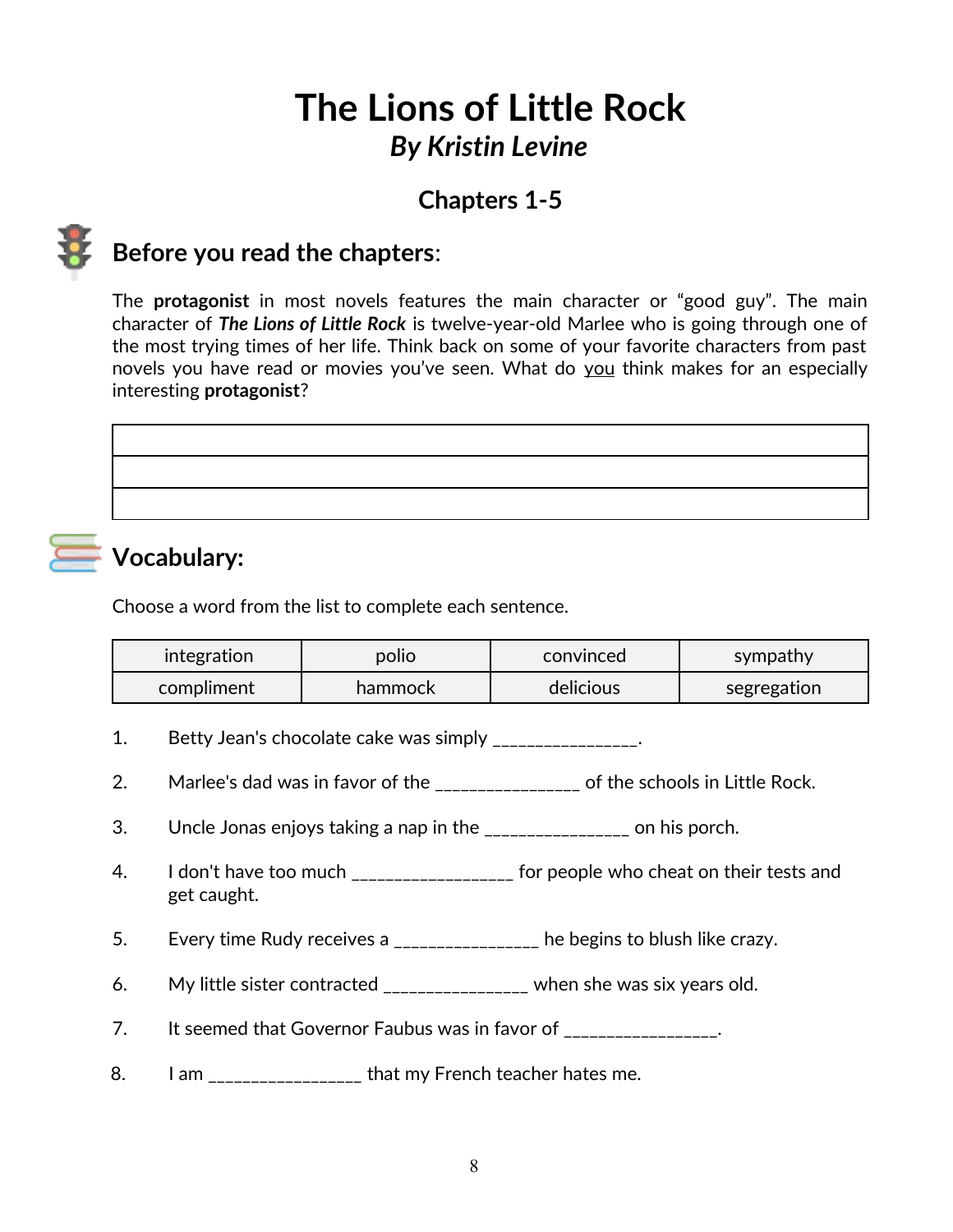

1. What is the **setting** of the story in Chapter One? (Time and place.)

- 2. What great controversial issue was dividing the people of Arkansas at this time?
- 3. What were Marlee's mother's four reasons for supporting the governor's decision to close the schools?

| <u>. на с</u> | J.  |  |
|---------------|-----|--|
| <u>.</u>      | . . |  |

- 4. Marlee enjoys comparing the personalities of different people with different kinds of drinks. What kind of drink do you think Marlee would compare you to? Why?
- 5. In Chapter Three Judy makes her sister promise to say at least

\_\_\_\_\_\_\_\_\_\_\_\_\_\_\_\_\_\_\_\_\_\_\_\_\_\_\_\_\_\_\_\_\_\_\_\_\_\_\_\_\_\_\_\_\_\_\_\_\_\_\_ at school that day.

- 6. How was Liz's personality different than Marlee's?
- 7. Why was Marlee sad when she lay in bed listening to the lions roar after her first day of school?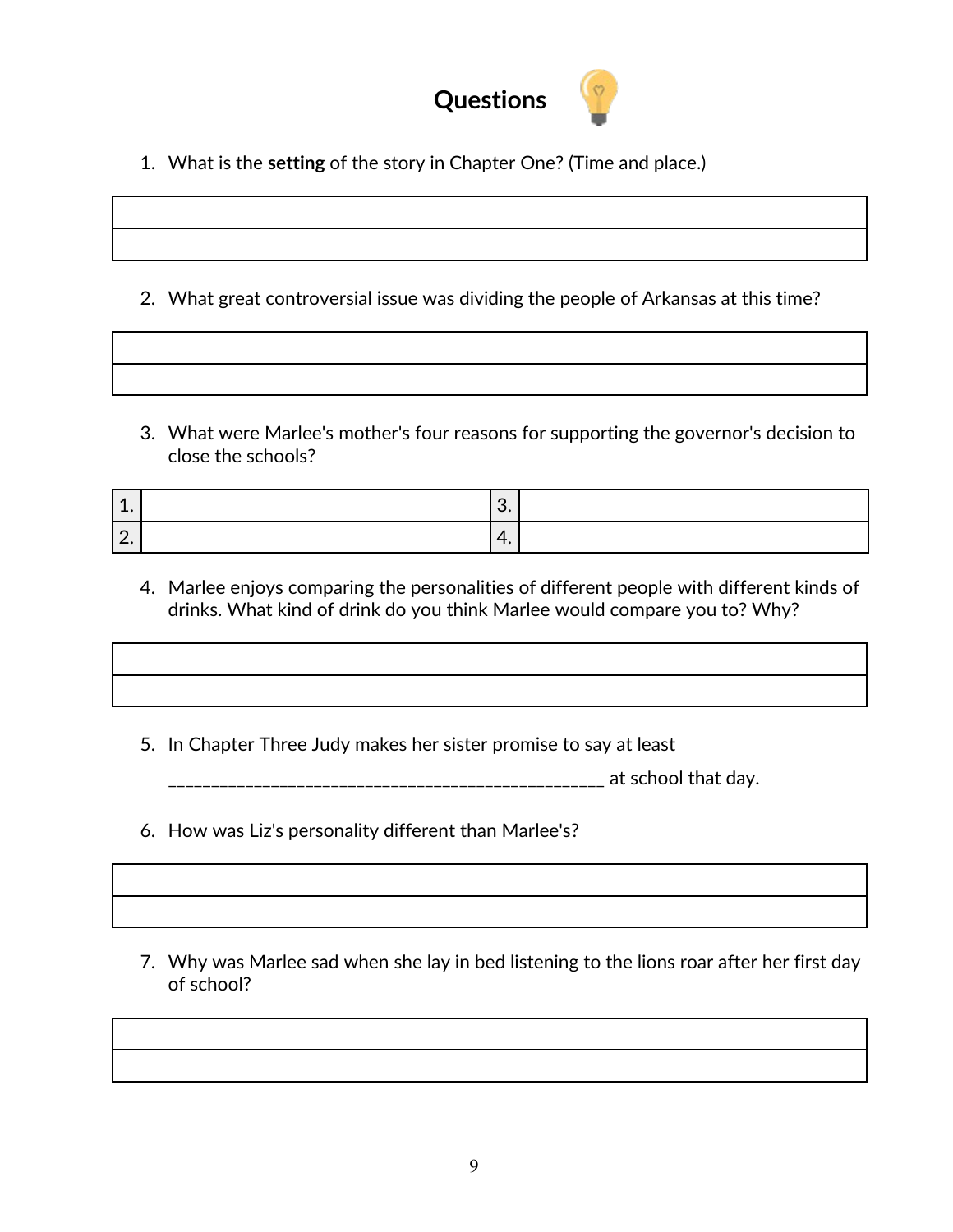- 8. What was your impression of JT In Chapter Five? Why?
- 9. JT really puts Marlee on the spot at the end of Chapter Five. Think of two reasons why Marlee didn't object to him taking her only copy of the math assignment.

| ∸             |  |
|---------------|--|
|               |  |
| ┍<br><u>.</u> |  |
|               |  |

**Language Activities**



An **anagram** is a word that is formed by changing the order of the letters of another word. For example, the letters in the word **WAS** can also form the word **SAW**. Follow these directions to form the anagrams:



a) read the clue in the right-hand column.

b) Using the word in the left-hand column move the letters around in any order, but you must use all the letters. All of the words in the left-hand column can be found in the first five chapters of *The Lions of Little Rock.*

| <b>Word</b> | Anagram | <b>Clue</b>         |
|-------------|---------|---------------------|
| throw       |         | Value of something. |
| parents     |         | Snares.             |
| student     |         | Shortened.          |
| nails       |         | Killed.             |
| also        |         | An Asian country.   |
| time        |         | Tiny arthropod.     |
| words       |         | An ancient weapon.  |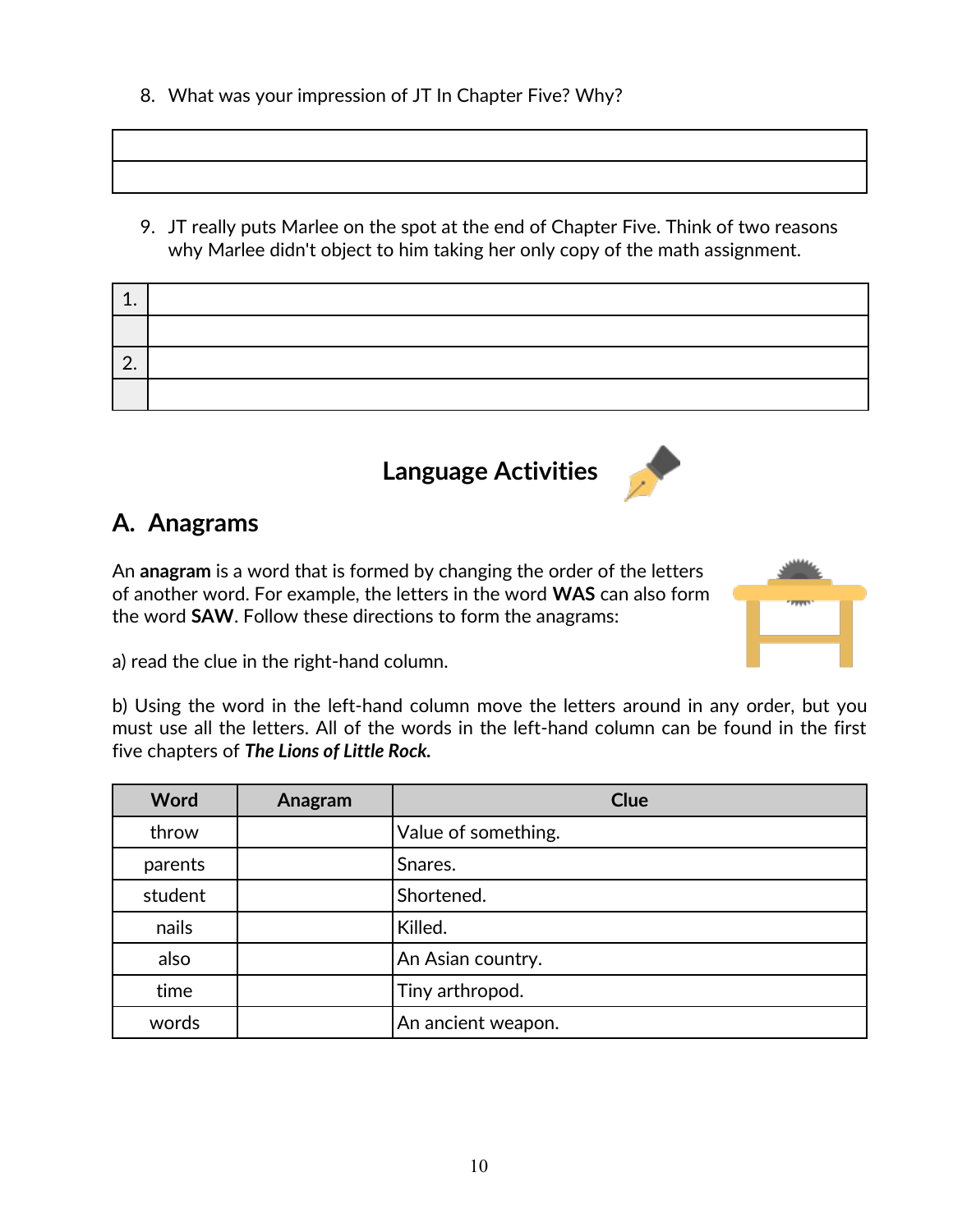#### **Fascinating Fact About Lions**

- Lions are the second largest cat species in the world (behind \_\_\_\_\_\_\_\_\_\_\_)
- Lions can reach speeds of 81 kph (50 mph)
- The roar of a lion can be heard 8 km away (5 miles)
- Lions in the wild will live about 12 year (in a zoo \_\_\_\_\_\_\_ years?)
- Lionesses are better hunters than males

## **B. A Poem About a Lion.**

The **quatrain** is a popular form of rhymed verse. It is a poem of four lines, is usually light and can be humorous. The following quatrain entitled *The Old Lion*, was written by the humorous poet, Atrocious Halitosis.

*A lion old with nasty breath, Is worser than a dance with death. He bats his eyes and draws you near, Then quickly makes you disappear.*



Various rhyming schemes make up a quatrain poem. As you can see, the above four lines have a rhyming scheme of **A – A – B – B** Other rhyming schemes include: ABAB, AAAA, AABA, ABBA, ABBB, and AAAB.

Your task is to write your own quatrain poem. You may choose a rhyming scheme that fits with your own personal creation. The theme should have something to do with the themes established in the first four chapters of our novel*.*

#### **The Quatrain Poem**

Now create your own Quatrain Poem. Your poem must follow the format of a quatrain poem described above (and must rhyme).

**Title**: \_\_\_\_\_\_\_\_\_\_\_\_\_\_\_\_\_\_\_\_\_\_\_\_\_\_\_\_\_\_\_\_\_\_\_\_\_\_\_\_\_\_\_\_\_\_\_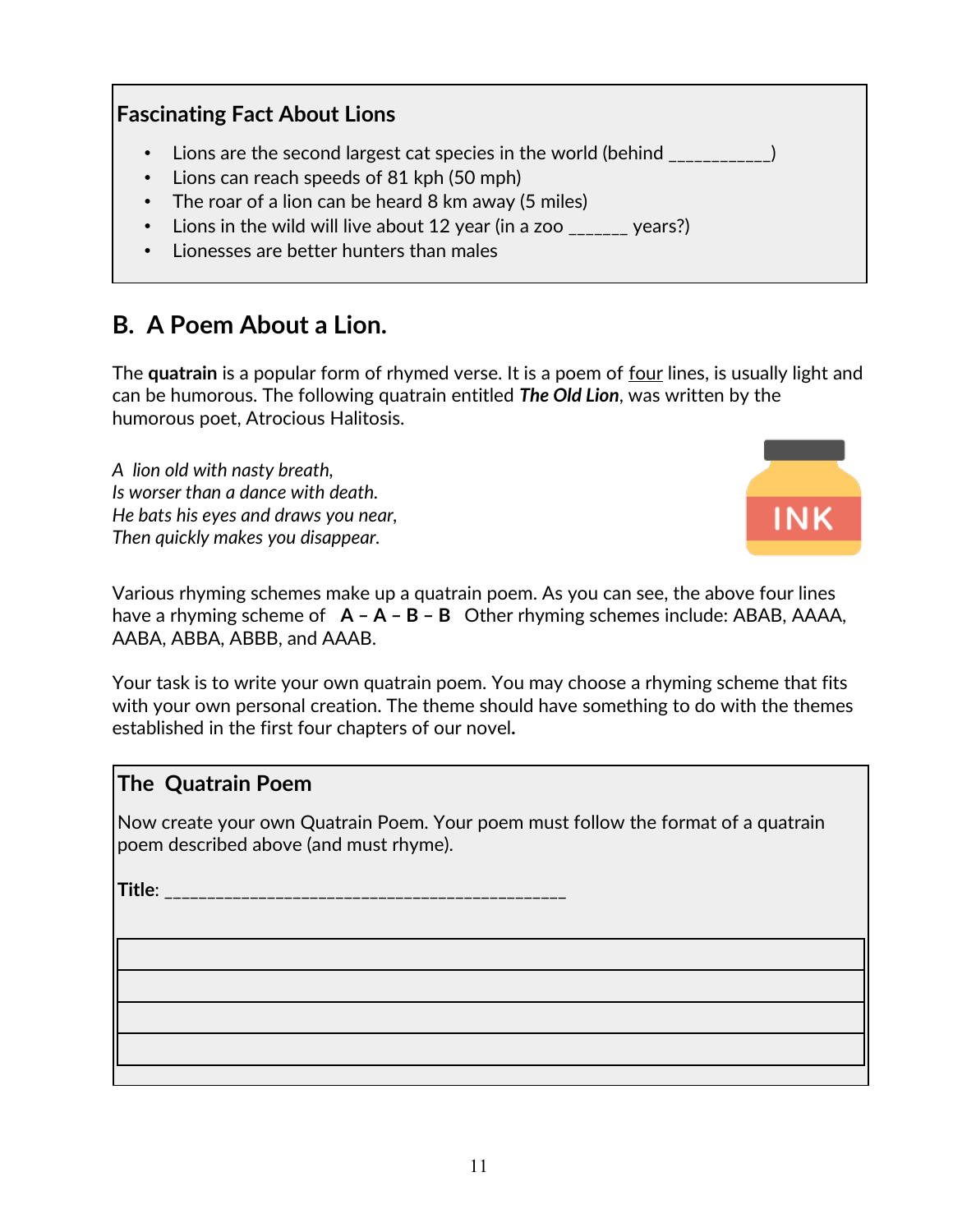**C.** A **simile** is a comparison using the words "like" or "as". An example from Chapter Five is: *… when I hear the lions roaring and they're really going at it, just growling and yowling, and roaring like a jet engine...*



What is being compared in this example?

Invent your own **similes** comparing the following items with something from your own imagination:

a) the speed of a cheetah

b) the croak of a Coqui frog (the loudest amphibian on the planet)

c) your choice

**D.** The very first paragraph of Chapter One contains an example of an example of an important literary device called **foreshadowing.** F*oreshadowing* is defined *as a warning or indication of a future event.* It seems a bit odd that the first thing that Marlee reveals about herself is the fact that she used to have difficulty talking to people. Why do you think that this is the first thing that Marlee tells us about herself? How do you think this is an example of foreshadowing?